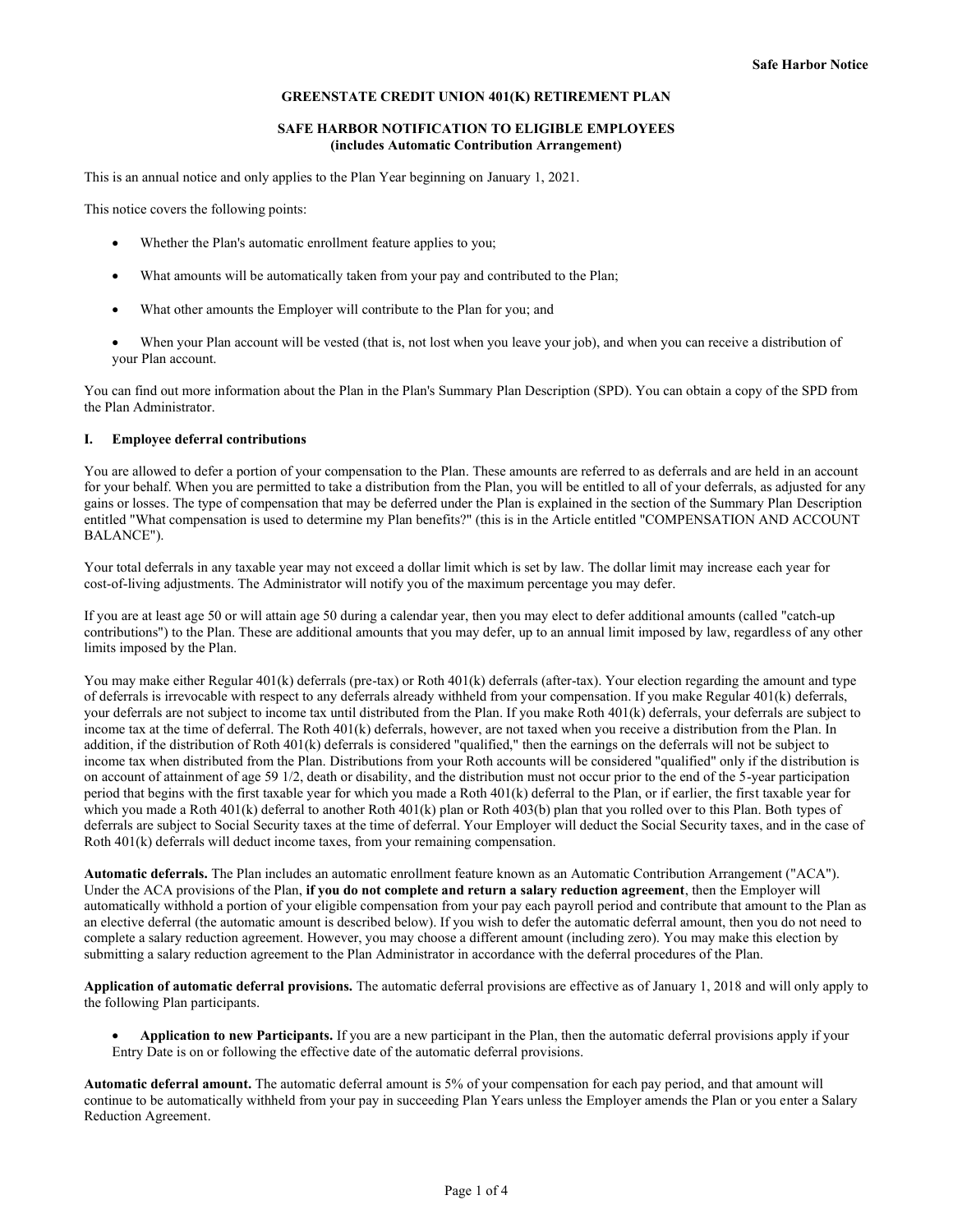# **II. Employer Safe Harbor Contribution Election**

To help you make an informed decision on the level of your own elective deferral contributions, if any, your Employer must inform you about the contributions it will make to the Plan. Your Employer has elected to make the following employer safe harbor contribution:

**Safe Harbor Matching Contribution.** In order to maintain "safe harbor" status, your Employer will make a safe harbor matching contribution equal to 100% of your elective deferrals that do not exceed 3% of your compensation plus 50% of your elective deferrals between 3% and 5% of your compensation. This safe harbor matching contribution is 100% vested.

For purposes of calculating this safe harbor matching contribution, your compensation and deferrals will be computed for each payroll period.

# **III. Other Employer Contributions**

In addition to the above, other contributions may be made to the Plan. You should review the Article of the SPD entitled "EMPLOYER CONTRIBUTIONS" for details regarding these other contributions.

## **IV. Suspension or reduction of safe harbor matching contribution.**

The Employer retains the right to reduce or suspend the safe harbor matching contribution under the Plan. If the Employer chooses to do so, you will receive a supplemental notice explaining the reduction or suspension of the safe harbor matching contribution at least 30 days before the change is effective. The Employer will contribute any safe harbor matching contribution you have earned up to that point. At this time, the Employer has no such intention to suspend or reduce the safe harbor matching contribution.

## **V. Vesting**

The following is a general explanation of the vesting provisions of the Plan. More details can be found in the Article of the SPD entitled "VESTING."

**100% vested contributions.** You are always 100% vested (which means that you are entitled to all of the amounts) in your accounts attributable to the following contributions:

- elective deferrals including Roth  $401(k)$  deferrals and catch-up contributions
- Employee (after-tax) contributions
- rollover contributions
- safe harbor contributions

**Vesting schedules.** Your "vested percentage" for certain Employer contributions is based on vesting Years of Service. This means at the time you stop working, your account balance attributable to contributions subject to a vesting schedule is multiplied by your vested percentage. The result, when added to the amounts that are always 100% vested as shown above, is your vested interest in the Plan, which is what you will actually receive from the Plan.

## **Nonelective Contributions**

Your "vested percentage" in your account attributable to nonelective contributions is determined under the following schedule. You will always, however, be 100% vested in your nonelective contributions if you are employed on or after your Normal Retirement Age or if you terminate employment on account of your death, or if you terminate employment as a result of becoming disabled.

| Vesting Schedule          |            |
|---------------------------|------------|
| Nonelective Contributions |            |
| <b>Years of Service</b>   | Percentage |
| Less than 3               | $0\%$      |
|                           | 100%       |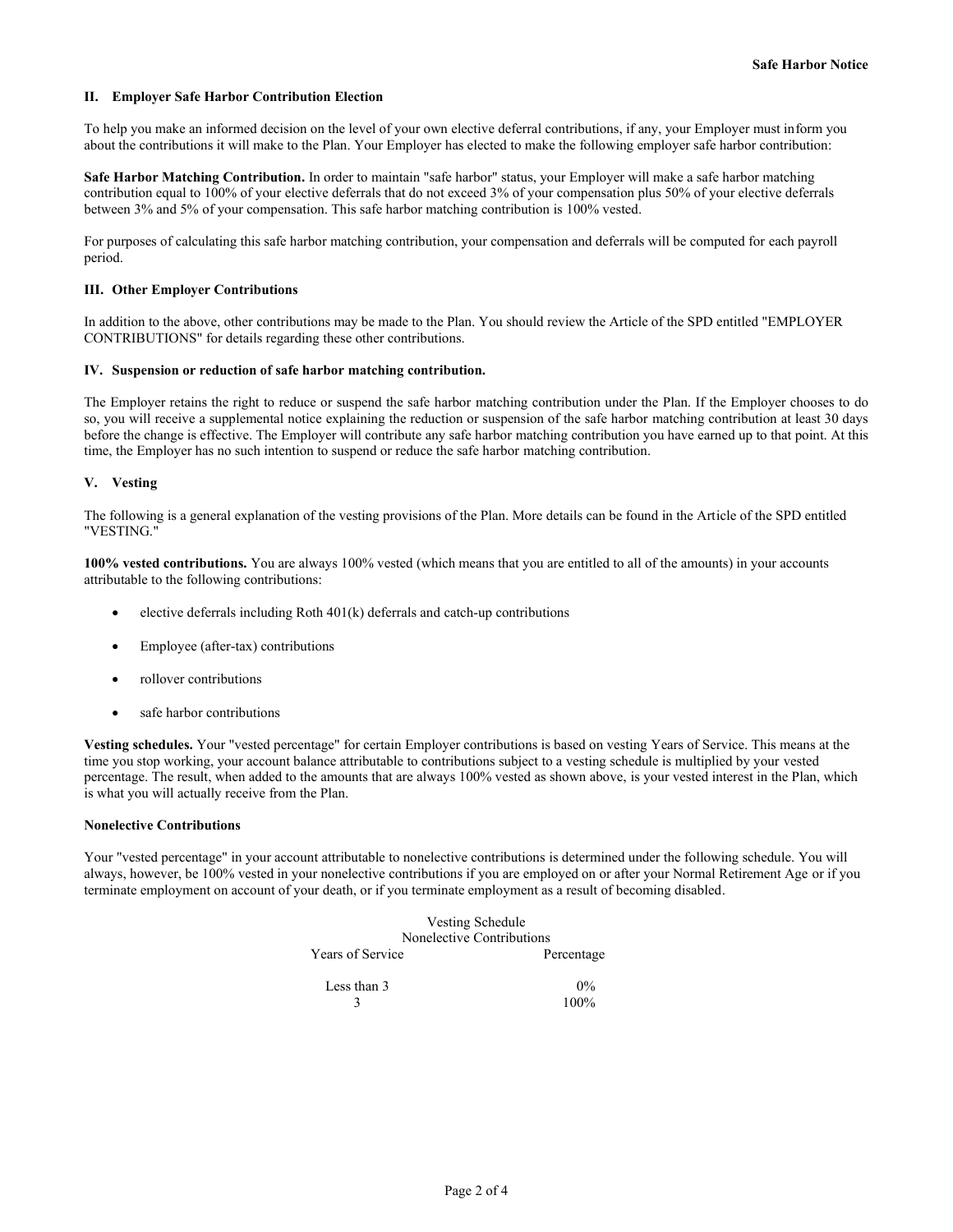## **Additional Matching Contributions**

Your "vested percentage" in your account attributable to Additional Matching Contributions is determined under the following schedule. You will always, however, be 100% vested in your Additional Matching Contributions if you are employed on or after your Normal Retirement Age or if you terminate employment on account of your death, or if you terminate employment as a result of becoming disabled.

|                  | Vesting Schedule                         |
|------------------|------------------------------------------|
|                  | <b>Additional Matching Contributions</b> |
| Years of Service | Percentage                               |
| Less than 3      | $0\%$                                    |
|                  | 100%                                     |

#### **VI. Distribution provisions**

The Plan and law impose restrictions on when you may receive a distribution from the Plan. Below is general information on when distributions may be made under the Plan. See the SPD for more details, including details on how benefits are paid. Also, at the time you are entitled to receive a distribution, the Plan Administrator will provide you with a notice explaining the rules regarding the taxation of the distribution.

You generally may not withdraw your deferral contributions except when one of the following events occurs: severance from employment with the Employer, death, or attainment of age 59 1/2. You are always 100% vested in your deferral contributions.

You may withdraw any additional contributions provided for in "Other Employer Contributions" upon your death or termination of employment.

If your vested account balance exceeds \$5,000, you may elect to have your vested account balance distributed to you as soon as administratively feasible following your termination of employment.

If your vested account balance does not exceed \$5,000, a distribution of your vested account balance will be made to you, regardless of whether you consent to receive it, as soon as administratively feasible following your termination of employment regardless of consent.

You may also withdraw money from the Plan from certain accounts if you have reached age 59 1/2 or if you have an immediate and heavy financial need. However, there are various rules and requirements that you must meet before any withdrawal is permitted. See the Article in the SPD entitled "DISTRIBUTIONS PRIOR TO TERMINATION OF EMPLOYMENT" for more details.

You may withdraw money from your rollover account at any time. See the Article in the SPD entitled "DISTRIBUTIONS PRIOR TO TERMINATION OF EMPLOYMENT" for more details.

If you: (i) are a reservist or National Guardsman; (ii) were/are called to active duty after September 11, 2001; and (iii) were/are called to duty for at least 180 days or for an indefinite period, you may take a distribution of your elective deferrals under the Plan while you are on active duty, regardless of your age. The 10% premature distribution penalty tax, normally applicable to Plan distributions made before you reach age 59 1/2, will not apply to the distribution. You also may repay the distribution to an IRA, without limiting amounts you otherwise could contribute to the IRA, provided you make the repayment within 2 years following your completion of active duty.

#### **VII. Administrative procedures**

The amount you elect to defer will be deducted from your pay in accordance with a procedure established by the Plan Administrator. Your election will become effective as soon as administratively feasible. Your election will remain in effect until you modify or terminate it.

You may revoke or make modifications to your salary deferral election in accordance with procedures that the Plan Administrator provides.

In addition to any other election periods provided above, you may make or modify a deferral election during the 30-day period immediately preceding the Plan Year for which this notice is being provided. For the Plan Year you become eligible to make deferrals, you may complete a salary deferral agreement during a 30-day period that includes the date you become eligible.

## **VIII. Investments**

Right to direct investment/default investment. You have the right to direct the investment of your Pre-Tax 401(k) and Roth 401(k) deferrals and also other accounts under the Plan (your "directed accounts") in any of the investment choices explained in the investment information materials provided to you.

We encourage you to make an investment election to ensure that amounts in the Plan are invested in accordance with your long-term investment and retirement plans. However, if you do not make an investment election, then the amounts that you could have elected to invest will be invested in a default investment that the Plan officials have selected.